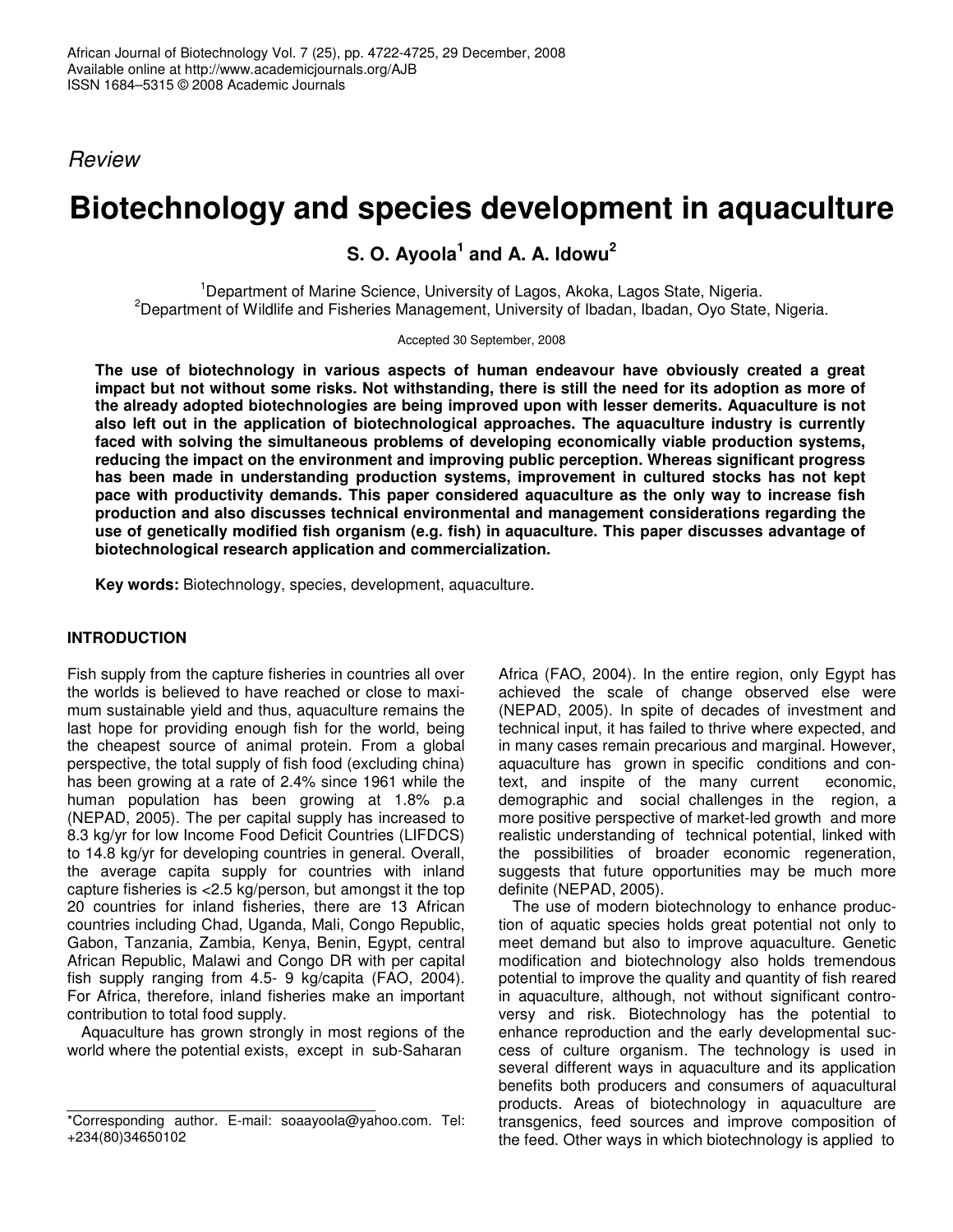aquaculture include: improvement of growth rates and control of reproductive cycles through hormone therapy, production of new vaccines, conserving genetic resources, enhancing unique biomedical models and development of diseases resistance in fish (FAO, 2000).

The development of genetically modified fish has undergone intensive research since the first production of genetically modified mammal (Daulin et al., 1995). Genetically modified fish are being developed for both academic and applied goals, allowing the production of useful model systems as well as new genetic strains with improved characteristics for aquaculture (Maclean and Penman, 1990; Chen and Powers, 1990; Houdebine and Chourrout, 1991; Fletcher and Davies, 1991; Maclean and Laight, 2000). A variety of genes have new been introduced into fish with the goals of influencing traits such as growth, maturation, freezing tolerance, flesh quality and disease resistance (Shears et al., 1991; Chatakondi et al., 1995; El-zaeem, 2001; Dunham et al., 2002; El-zaeem and Assem, 2004; El-zaeem, 2004).

Therefore, the aim of paper is to review the areas in which biotechnology is being used in aquaculture, and highlight prospects and advantages in its application and advancement.

#### **TRANSGENIC FISH**

Biotechnology can be used to introduce desirable genetic traits into the fish, thereby creating harder stock. Transgenics involves the transfer of genes from one species into another species, in this case, fish. By using different transgenic techniques, researchers are seeking to improve the genetic traits of the fish used in aquaculture. Researchers are trying to develop fish which are larger and grow faster, more efficient in converting their feed into muscle, resistance to disease, tolerant of low oxygen levels in the water and tolerant to freezing temperatures.

Growing fish that are longer and heavier is the goal of researchers who are experimenting with applying various types of growth hormone in fish. One method of doing this is to dip the fish in a solution which contains the hormone. However, there are some problems with this technique. First, it may be difficult to produce large quantities of purified growth hormone, the method is labour intensive, and it is difficult to determine if the fish are getting the right amount of growth hormone. Therefore, researchers have developed new strains of transgenic fish which naturally produce just the right amount of growth hormone to speed their growth. Such fish is more cost-effective since they would produce higher levels of growth hormone on their own, and they would pass this trait to their offspring. There are two main techniques which researchers use to transfer genetic material in fish. One is called micro-injection, in which the genetic material is injected into newly fertilized fish eggs. However, this method is time consuming, so researchers may prefer to use electroporation. This involves transferring the genetic material, or DNA, into fish embryos through the use of an electrical current.

A foreign gene can be transferred into fish *in vivo* by introducing DNA either into embryos or directly into somatic tissues of adults (Sudha et al., 2001). Direct delivery of DNA into fish tissues is a simple approach, providing fast results and eliminating the need for screening transgenic individuals and selecting germ line carriers. Gene transfer and expression following intramuscular direct injection of foreign DNA into skeletal muscles of fish has been achieved by several studies (Hansen et al., 1991; Rahman and Maclean, 1992; Anderson et al., 1996; Tan and Chan, 1997; Xu et al., 1999; El-zaeem, 2004; El-zaeem and Assem, 2004; and Hamelda et al., 2004).

Genetic engineering is a vague term that has come to be nearly synonymous with gene transfer, that is, the production of transgenic fish or genetically modified organism (GMOS). This technology is progressing rapidly and it is now possible to move genes between distantly related species. Since the development of the GE fish in the early 1990s (Aken, 2000), researchers and aquaculture companies have concentrated on genetically engineering fish that would grow faster and need less feed. As mentioned earlier, many research groups have successfully introduced growth hormone genes from human or animal sources into several fish species such as Salmon, Carp, trout and tilapia, causing them to grow several times faster than their natural counterparts.

#### **FISH FEED PRODUCTION**

Nutrition, defined as the process by which an organism obtains food from its environment needed for its survival and growth, is believed to serve as determining factors in the profit level and adequate economic returns in intensive fish farming (Nwanna, 1995). Biotechnology is also helping to answer some of the technical and environmental concerns of the fish farming. Many of these centers around what the fish eat. Right now the most common protein source for many fish diets is fish meal. Fish meal, a by product of fish processing, is used because of its high quality and high protein content. However, it has some disadvantages. One disadvantage for fish producers is that it is expansive. Another concern regarding fish meal is the stability of supply. Fish meal comes from the by products of wild fish, but world fish stocks are declining. At the same time, fish farming is on the rise, and demand for fish meal is increasing. Given these factors, it is unlikely there will be enough wild fish to meet the increasing demand for fish meal. The use of fish meal in aquaculture causes other environmental concerns, as well. It contains levels of phosphorus far beyond the requirement for optimal growth in fish. The excess phosphorus goes into the water, causing problems such as eutrophication or excess algae growth.

As a result of these concerns with fish meal, research-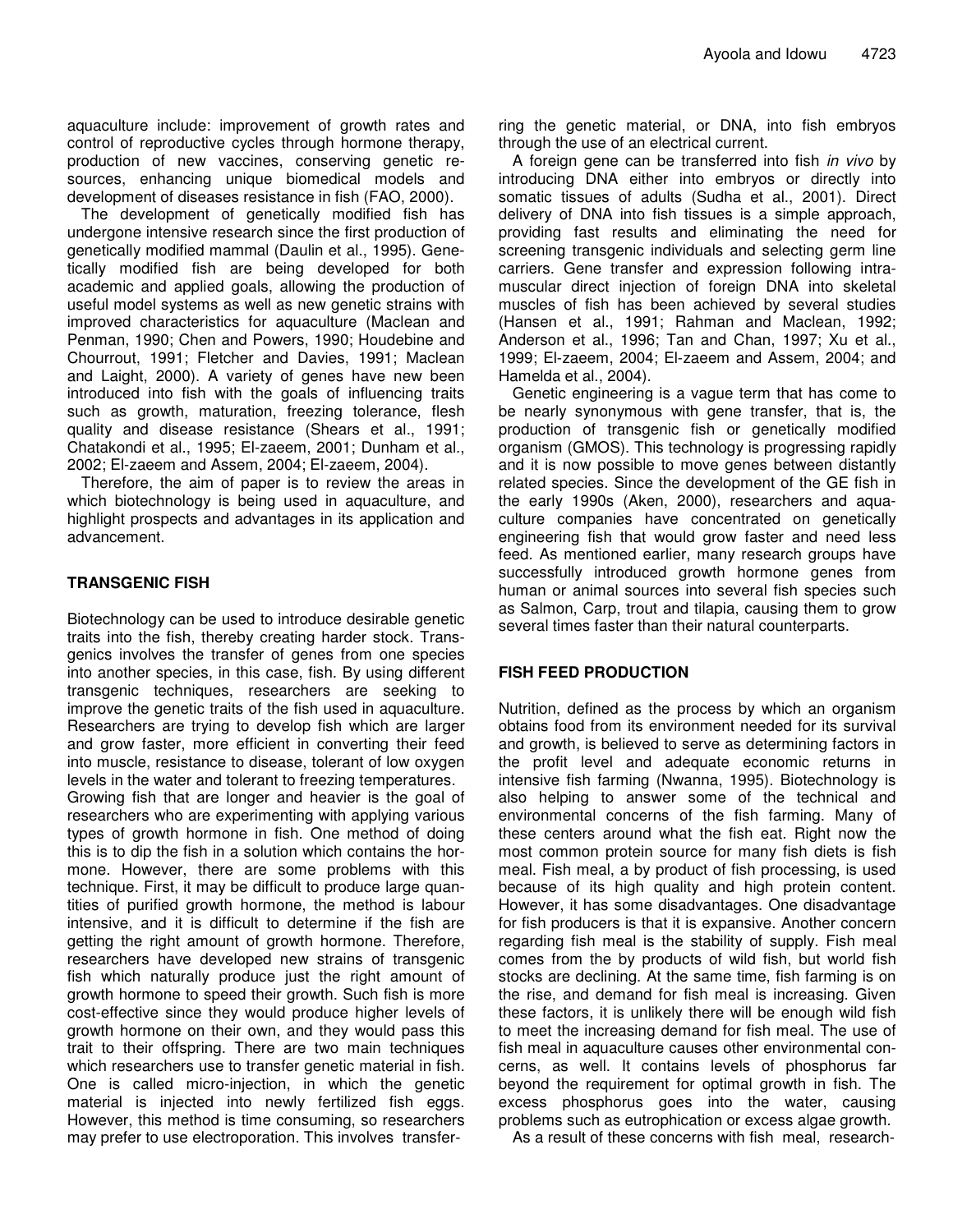ers are using biotechnology to produce alternative plantbased protein sources. Plant protein has the potential to address the problem of phosphorus pollution, since plants do not contain such high phosphorus levels. Also, the use of plant protein in aquaculture would help take the pressure off wild fish stocks. Biotechnology is often used in feed processing. Plant protein also requires processing because plants contain anti-nutritional compounds as a defence mechanism. These compounds must be destroyed during processing or they could harm the fish. Researchers are also dealing with these antinutritional factors by producing feed enzymes to counter-act them. Phytase is one example: this enzyme would help fish make the best use of the phosphorous available in a plant-protein based feed.

#### **ENHANCING EARLY DEVELOPMENT AND REPRODUCTION**

Biotechnology can be applied to enhance reproduction and early development of cultivated aquatic organism. The resulting benefits could include year-round production of gametes and fry of economically valuable species and creation of new markets for specialized, genetically improved brood stock. Similarly, biotechnology may provide techniques for improving the reproductive success and survival of endangered species, thereby helping to preserve the diversity of life on earth.

#### **HYBRIDISATION**

Hybridisation is a simple genetic technology that has become easier with the development of artificial breeding techniques, such as the use of pituitary gland extract and other hormones to initiate gamete gland extract and other hormones to initiate gamete development and induce spawning (the depositing of eggs) and an increased understanding of environmental cues that influence reproduction, such as day length, temperature or water current.

Many of the natural reproductive isolating mechanisms that species develop in the wild can now be overcome by fish farmers. These improvements in reproductive technologies have also assisted aquaculturists greatly in their effort to domesticate aquatic species. In addition, by making it possible to remove the natural constraints and timing of breeding, farmers are able to mate many more species at the times that are most beneficial and thus help to ensure a steady and consistent supply of fish to the market.

Hybridisation can also be used to produce single sex groups of fish when the sex-determining mechanisms in the parental lines are different; for example, hybridisation of *Nile tilapia, Oreochromis niloticus* and the blue *tilapia*, *O. aureus.*

#### **CRYOPRESERVATION**

The development of cryo-preservation or low temperature technology allows the short and long term storage of gametes. Currently, these low temperature techniques can only be used on male gametes eggs and embryos and generally not be stored in this way. Freezing gametes can increase the flexibility of a fish breeder, especially when breeding species where the sexes mature or migrate at different times, when the breeding season is very short, when the breeders are far apart or when one sex is exceptionally rare (Hagedorn et al., 1997; Hagedorn and Kleinhans, 1998).

### **HEALTH IMPROVEMENT OF SPECIES**

Biotechnology offers substantial opportunities to improve the health and well being of cultivated aquatic organisms. More than 50 diseases for instance affect fish and shell fish cultured in the United States, causing losses to tens of millions of dollars annually (Shelton, 1996). Biotechnology not only improves the survival, growth vigor and well being of cultivated stocks, but also can reduce disease transfer between cultivated and wild stocks. New products and market opportunities can be developed related to aquatic animal health and well being. Genetic biotechnologies are being used to improve fish health through conventional selection for disease resistance and through the use of molecular investigation and diagnosis. Genetically engineered vaccines are also being developed to protect fish against pathogens.

# **CONCLUSION**

The expansion and intensification of aquaculture will no doubt be further boosted by application of biotechnology. Biotechnology is also crucial in the management of wild fisheries which in turn has link with aquaculture. Aquatic ecosystems offer abundant resources for research and development. Yet, the potential of this domain as the basis for new biotechnologies remains largely unexplored. Indeed, for the vast majority of aquatic organisms (primarily microorganisms) identified, there is insufficient knowledge to permit their intelligent management and application. For example only an insignificant portion of funding has been devoted to biotechnology and aquaculture in Africa. Additional donor support for research in key areas of biotechnology and aquaculture is therefore, necessary. This will generate both new fundamental knowledge and advanced technologies for producing new adapted aquatic organism (especially fish) and other products while developing and improving bioremediation, enhancing cultivation of aquatic species and expanding understanding of biological processes in aquatic ecosystems and their role in global change.